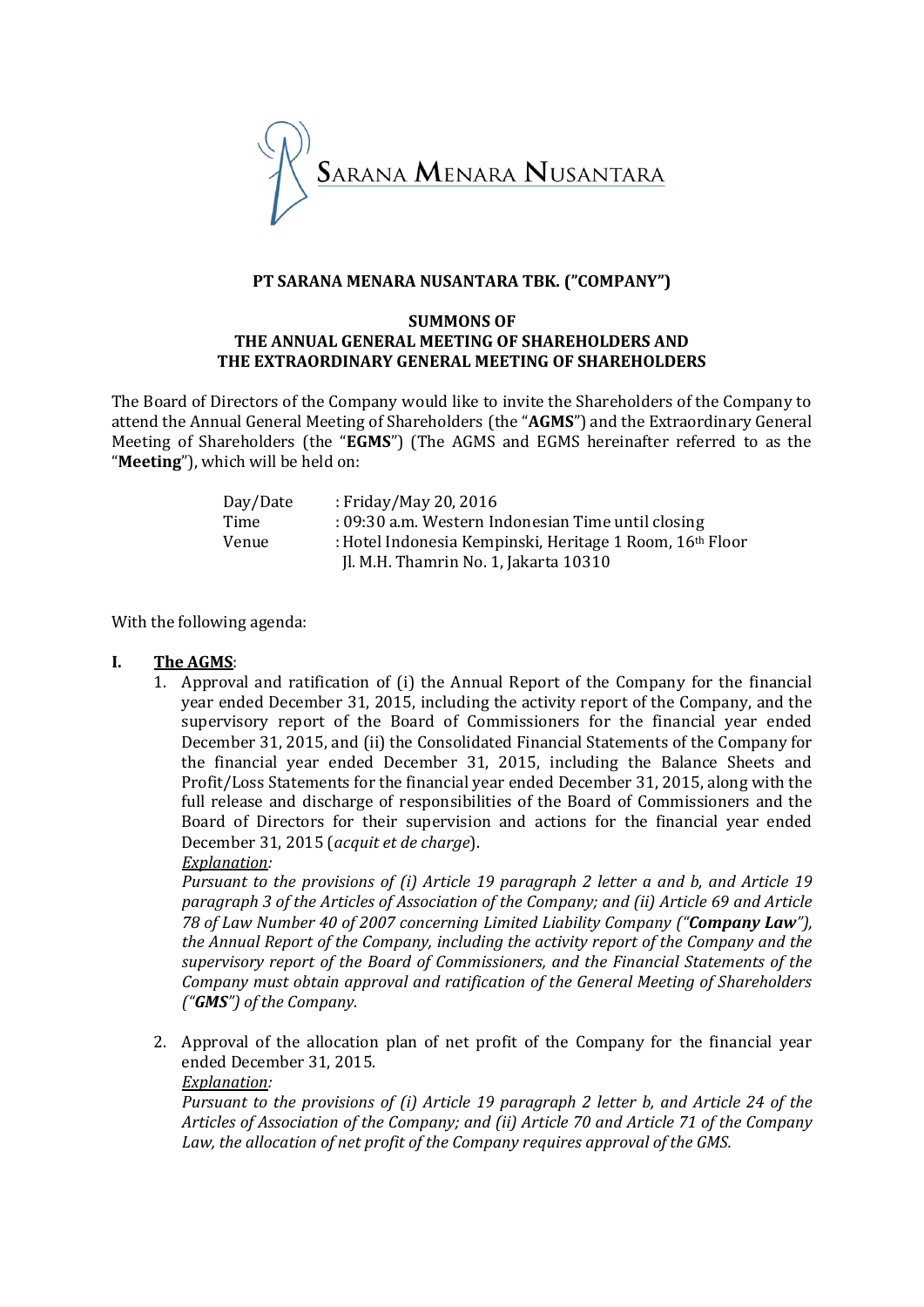3. Determination of remuneration and allowance for the members of the Board of Directors and remuneration or honorarium and allowance for the members of the Board of Commissioners of the Company for the financial year of 2016. *Explanation:*

*Pursuant to the provisions of (i) Article 11 paragraph 6 and Article 14 paragraph 6 of the Articles of Association of the Company; and (ii) Article 96 and Article 113 of the Company Law, basically the amounts of remuneration or honorarium and allowance for the members of the Board of Directors and the Board of Commissioners are determined by the GMS. The determination of remuneration or honorarium and allowance will be carried out by taking into consideration the proposals of the Board of Commissioners based on recommendations from the Remuneration and Nomination Committee.*

4. Appointment of the Independent Public Accountant Office that will audit the Company's Consolidated Financial Statements for the financial year ended December 31, 2016 and delegation of authority to the Board of Directors of the Company to determine the amount of compensation for the Independent Public Accountant and other requirements relating to such appointment. *Explanation*:

*Determination of a public accountant to audit the current books of the Company is carried out through the GMS pursuant to the provisions of (i) Article 17 and Article 19 paragraph 2 letter c of the Articles of Association of the Company; and (ii) Article 68 of the Company Law.*

# **II. The EGMS:**

Approval of the Company's plan to carry out Capital Increase Without Giving Pre-Emptive Rights ("**PMTHMETD**") as contemplated in OJK Regulation No. 38/POJK.04/2014 concerning Capital Increase of Public Companies Without Giving Pre-Emptive Rights ("**POJK No. 38**"), including:

- a. Approval of the amendment to the Articles of Association of the Company in connection with the increase of issued and paid-up capital of the Company in the framework of PMTHMETD; and
- b. To give power and authority with the right of substitution to the Board of Directors of the Company to implement the above-mentioned resolutions, including but not limited to make or request to be made all necessary deeds, letters or documents, to appear in the presence of authorized parties/officials, including notaries, to apply to authorized parties/officials to obtain approval or to report the matter to authorized parties/officials as contemplated in the prevailing laws and regulations.

# *Explanation:*

*In the framework of business activities of the Company, either carried out by the Company or through its subsidiary, the Company feels the need to strengthen the capital structure of the Company in order to develop the business of the Company and its subsidiary. In this agenda, the Company intends to seek approval of the shareholders of the Company with regard to the implementation of PMTHMETD which will be carried out in accordance with the provisions of POJK No. 38. The PMTHMETD plan has been described by the Company in the disclosure of information announced through Bisnis Indonesia newspaper dated April 13, 2016.*

*With due observance of the provisions set forth in POJK No. 38, in this agenda, the Company seeks approval of the GMS on the increase of issued and paid-up capital of the Company as a result of the implementation of PMTHMETD by the Company, namely the amendment of Article 4 of the Articles of Association of the Company concerning capital and the Company also intends to ask the shareholders to give full power and authority to the Board of Directors of the Company with the right of substitution to implement the resolutions stated in this EGMS.*